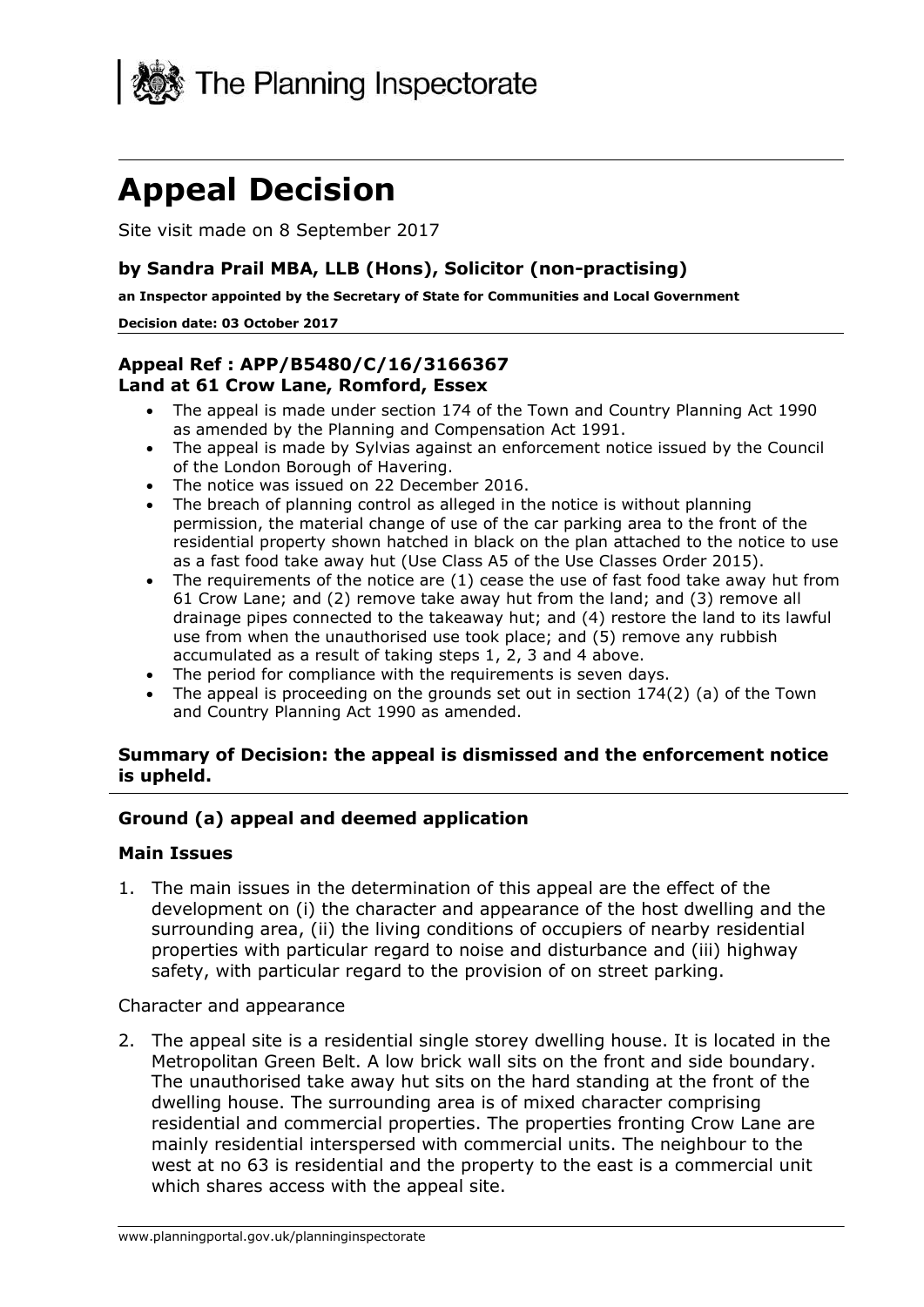- 3. The development plan (including the London Plan and Core Strategy Development Plan) follow the National Planning Policy Framework (the Framework) in emphasising the need for development to respect its surroundings. Policy DC61 of the Core Strategy provides that planning permission will only be granted for development which maintains, enhances or improves the character and appearance of the local area. Policy DC45 provides that the Council will promote uses in the Green Belt that have a positive role in fulfilling Green Belt objectives and will only grant permission for specified purposes.
- this locality the site is in close proximity to other residential properties. The takeaway hut is highly visible from the highway and detracts from the streetscene. It is harmful to the character and appearance of the host dwelling and the surrounding area. It fails to maintain, enhance or improve the character of the local area contrary to policy DC61. It is not a use that falls within policy DC45 and does not fulfil Green Belt objectives. 4. The unauthorised hut sits in the front garden of a residential dwelling. It is an incongruous addition to a domestic setting. Whilst there are commercial uses in
- 5. I conclude that the development causes undue harm to the character and appearance of the host dwelling and the surrounding area and fails to accord with the development plan.

Living conditions – noise and disturbance

- 6. Policy DC61 of the Core Strategy provides that planning permission will not be environment by reason of noise impact. granted where development has unreasonable adverse effects on the
- remain the same over time. The hut is highly visible from the highway and it is movements, customers being served and congregating near the hut is likely to create inevitable noise. The close proximity of the appeal site to residential residential properties by reason of noise and disturbance particularly early morning when residents have a reasonable expectation of peace and quiet. I note that the Appellant says that he has not received complaints and that local people are supportive of the development but there is no supporting evidence before me and the Council say that the enforcement action was initiated because of a complaint. In any event the absence of complaint is not determinative of the absence of harm. 7. I note that the Appellant says that the majority of visitors are pedestrians but there is no supporting evidence and no guarantee that the customer base will likely that customers will be passing motorists as well as pedestrians. Traffic dwellings means there is a likelihood of harm to the occupiers of nearby
- 8. I conclude that the development causes harm to the living conditions of occupiers or nearby residential properties with particular regard to noise and disturbance and is contrary to the development plan.

# Highway safety – car parking

 9. Policy DC33 of the Core Strategy provides criteria for car parking provision. The Appellant does not dispute that the standard is not met but relies on an agreement with his commercial neighbour that customers may use their off road parking and attention is also drawn to the space at the front of the site for one vehicle. But there is no evidence before me concerning any agreement with